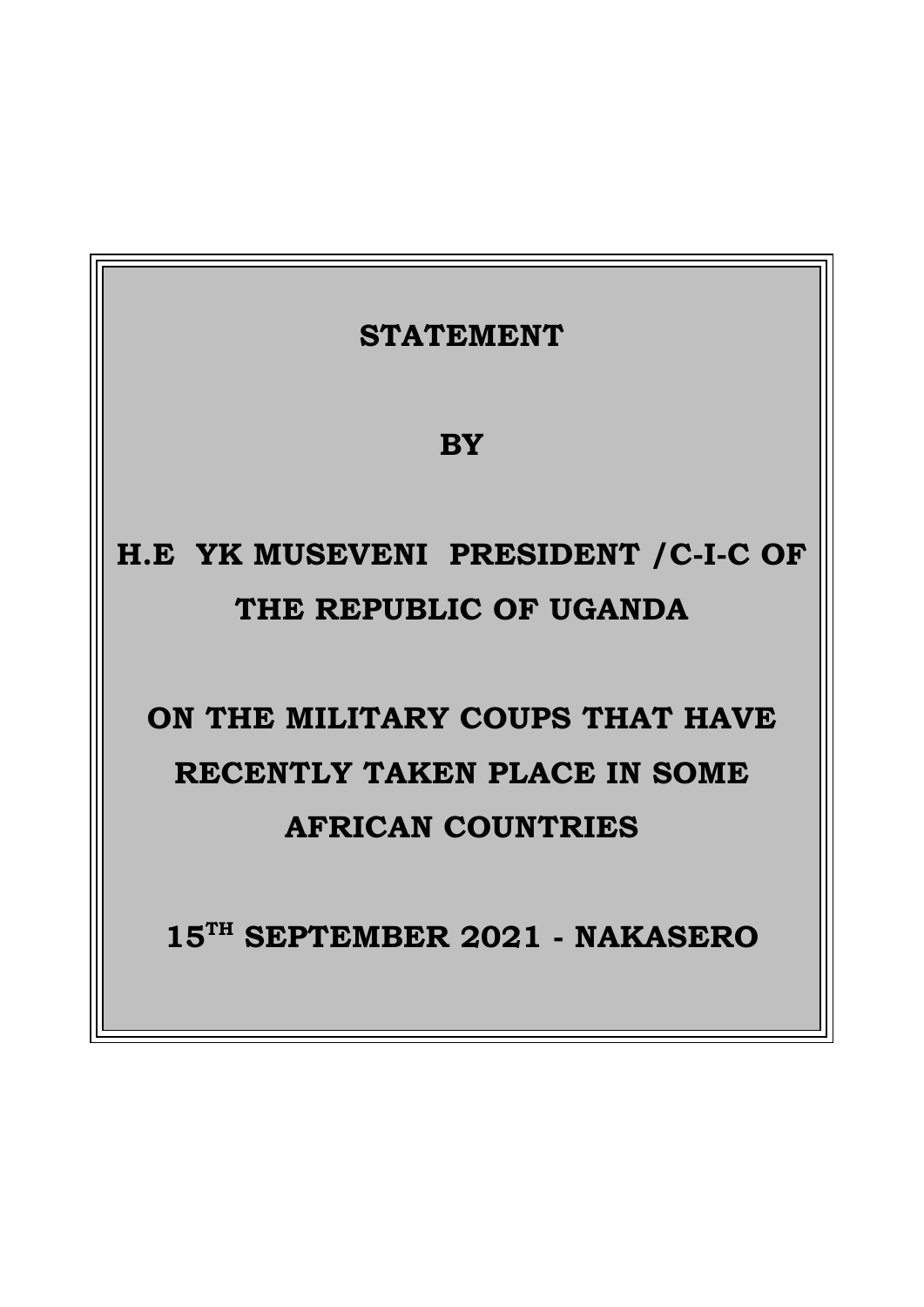The Military Coups that have taken place in Mali and Guinea, must be evaluated by the African freedom fighters so that we correctly take a principled stand. In a recent interview with Radio France, I condemned the Coup in Guinea because that was the latest. The same condemnation extends to the one in Mali and all the others like the one that was in Madagascar, some time ago. Why? It is because the African resistance, right from 1912 when the ANC was founded after the humiliating take over of the whole continent by the imperialists after defeating the incapable traditional chiefs, had 5 aims: to expel the imperialists from Africa (decolonization); in order to do that, the freedom fighters had to unite the African Peoples in each territory (colony) by emphasizing Patriotism (the unity of all the people as opposed to tribalism - the word being used was "African Nationalism); however, patriotism was not enough to defeat the imperialists - we needed Pan-African action to gain more strength (hence, the Manchester conference of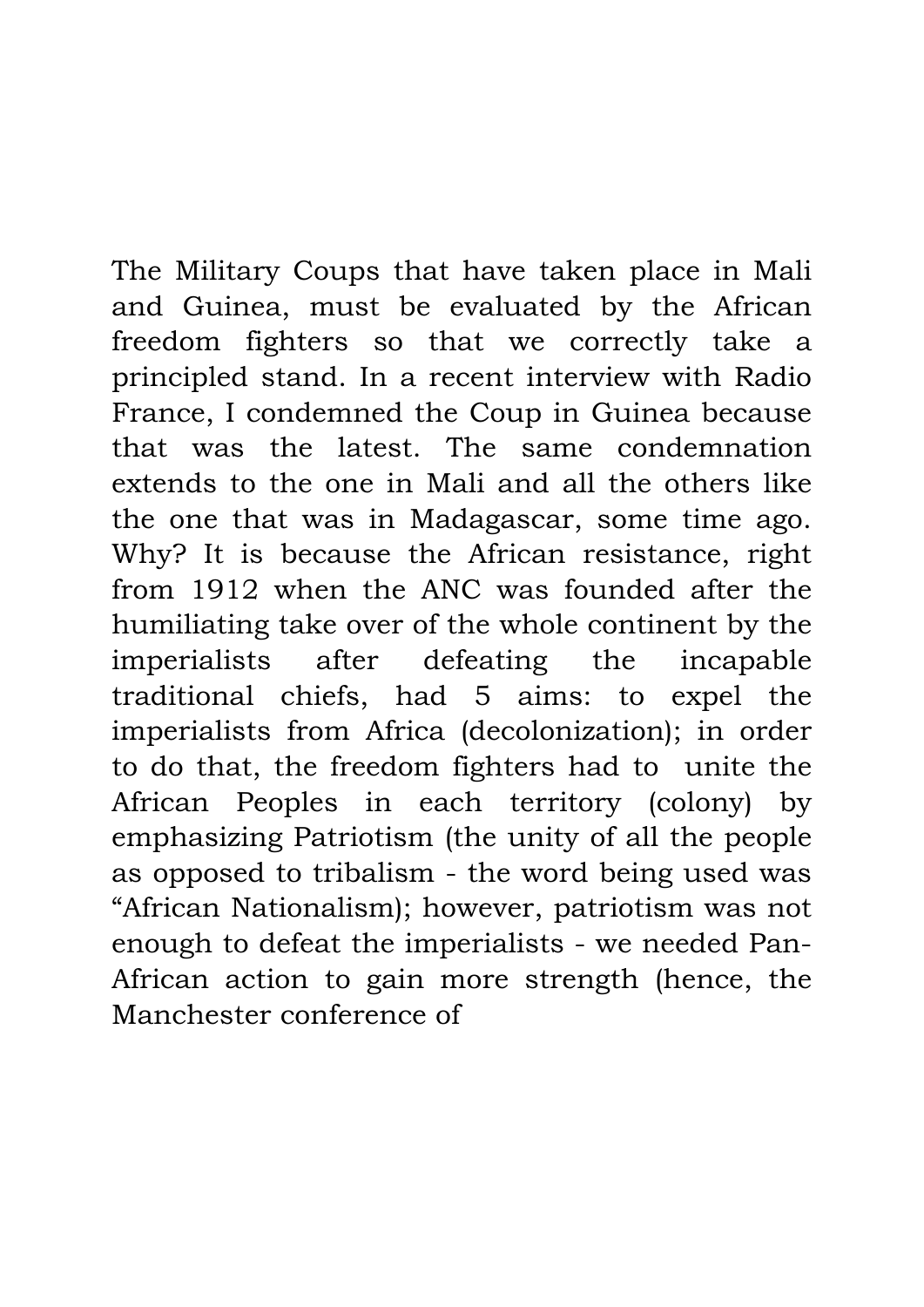1945, the Accra Conference of 1958, the OAU conference of 1963 etc.); this Pan-Africanism, apart from the coordinated anti-imperialist actions, also anticipated the political and economic integration of either the whole of Africa (Dr. Nkrumah) or in parts (Nyerere Mwalimu); in the anti-imperialist struggles, we were supported by the socialist countries of the Soviet Union (1917), China(1949), Cuba (1959) etc. and the progressive groups in the west such as Dr. Shepherd of the USA, Lord Fenner Brockway of UK, Olof Palme of Sweden etc.; and, finally, the freedom fighters opposed and resisted neo colonialism – freedom in name but bondage in practice - that is why we condemned the killing of Lumumba, the overthrow of Nkrumah, Modibo Keita etc..

In otherwords, starting with 1912, African freedom fighting meant the following:

- i. Decolonization-anti-imperialism.
- ii. Patriotism or Nationalism as opposed to Sectarianism.
- iii. Pan- Africanism in fighting the imperialists but also leading to economic and political integration after liberation (CFTA Continental Free Trade Area and, where possible, Political Federations - like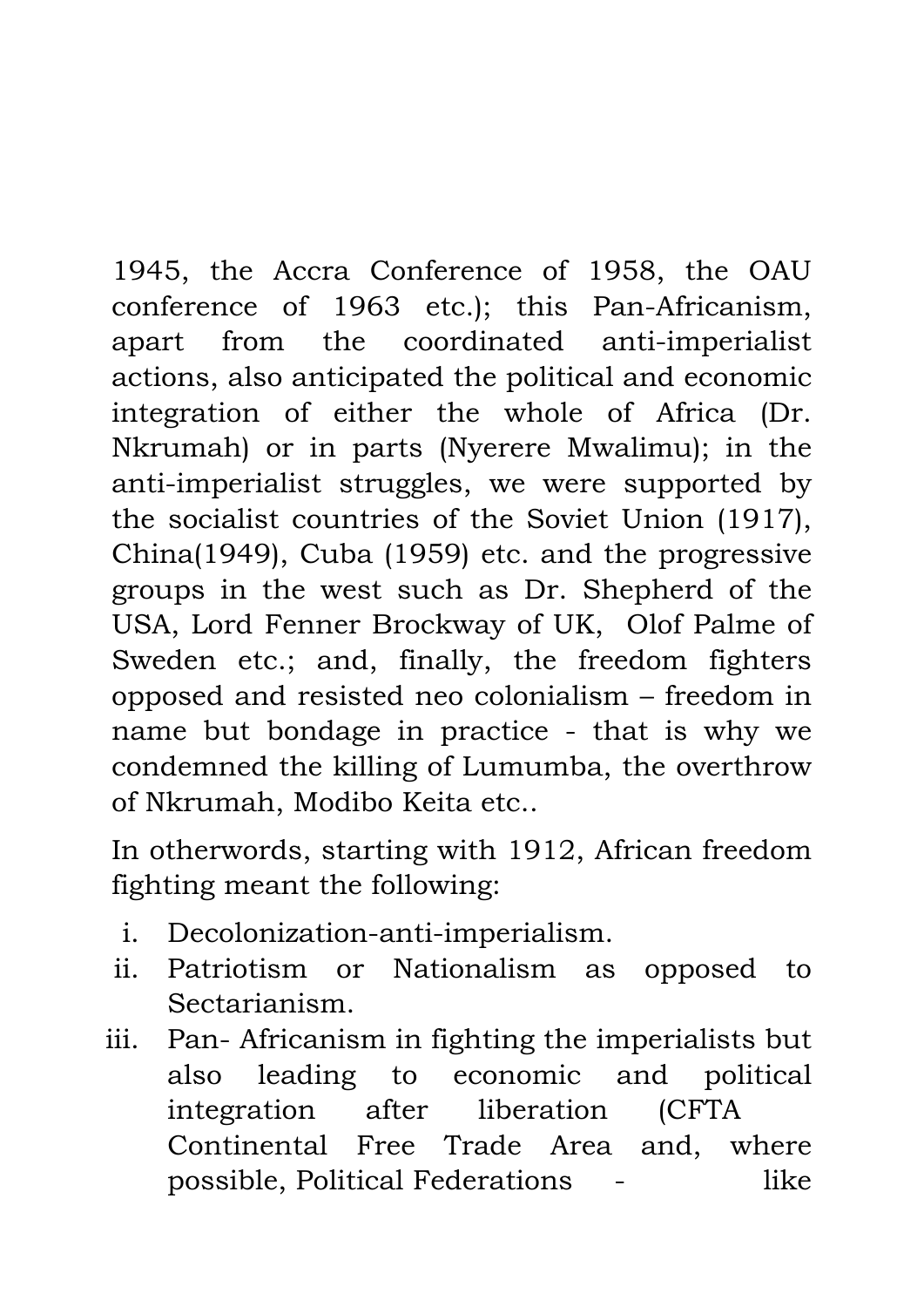Tanzania- the union of Zanzibar and Tanganyika or the federation of Ghana, Guinea and Mali).

- iv. Internationally, working with those that supported the independence of Africa and opposing those that support the subjugation of Africa.
- v. And, by that very fact, opposing neocolonialism in Africa, Asia and Latin America (the war in Vietnam, the killing of Lumumba, the actions in Libya, recently, etc.).

Here, in Uganda, this is how we have been assessing actors. Idi Amin announced his coup detat at 1500 hours on the 25<sup>th</sup> of January, 1971. By 1700hours, on the same day, we met at Yona Kanyomozi's house in Bugolobi and we resolved to fight Idi Amin with arms. Who were we? We were part of the East African Student Movement that included people like Adrew Shija - Tanzania, John Garang- South Sudan, Peter Kinyanjui - Kenya, Mwakasungura - Malawi, Charles Kileo - Tanzania, Eriya Kategaya - Uganda etc. We believed in the five aims outlined above and we assessed all political actors accordingly. We did not fully agree with Mzee Obote. However, we thought that we could work with him on the issue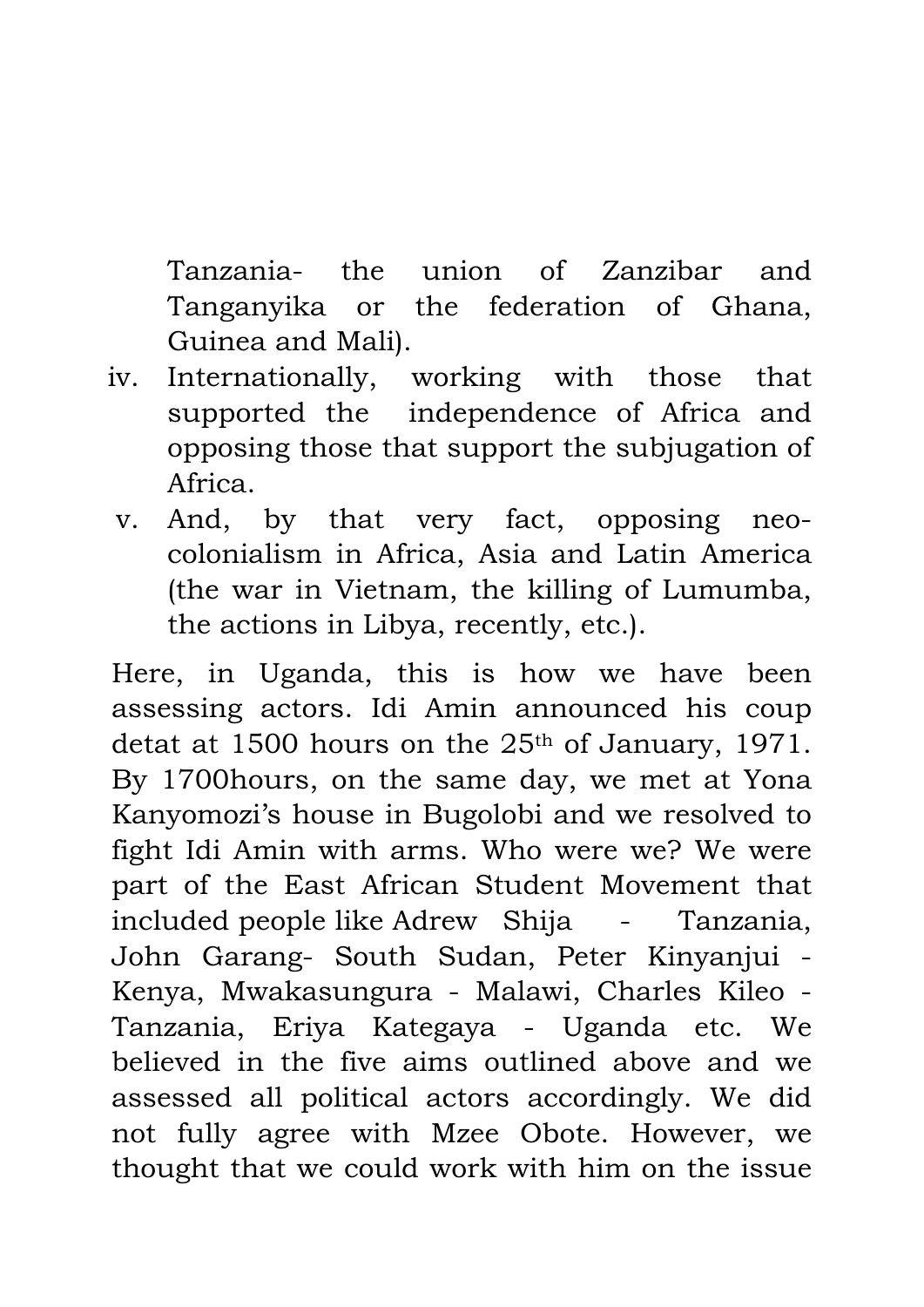of integration of Africa and on anti- imperialism. With Idi Amin, however, there was no

hope. It was clear that he was an uninformed tool of some external actors whose interests were inimical to ours. Amin and the soldiers that followed him, had, therefore, no right to interfere with our destiny march. Guns, our guns bought for them from China (AK-47s), Czechoslovakia (BTR-60- armoured personnel carriers) etc., with our own money, could not intimidate us. We could and we did quickly learn the use of these instruments of force and, by 1979, Amin and his misdirected soldiers, were in full-flight, running away from the justice of the Ugandan revolutionaries.

Were we wrong to take up arms against Idi Amin? Not at all. This is because Idi Amin and his fellow golpists in Africa, were almost all of them agents of anti-African interests. We were calling them reactionaries and puppets of foreign interests. Who were they? They were the following: Mobutu Sese Seko Kuku Ngbendu Wa Za Banga, Eyadema of Togo, Afrifa of Ghana, Bokassa of Central Africa Republic, Habyarimana of Rwanda, etc etc.

What proof do we have that they were agents of foreign interests and against our destiny? When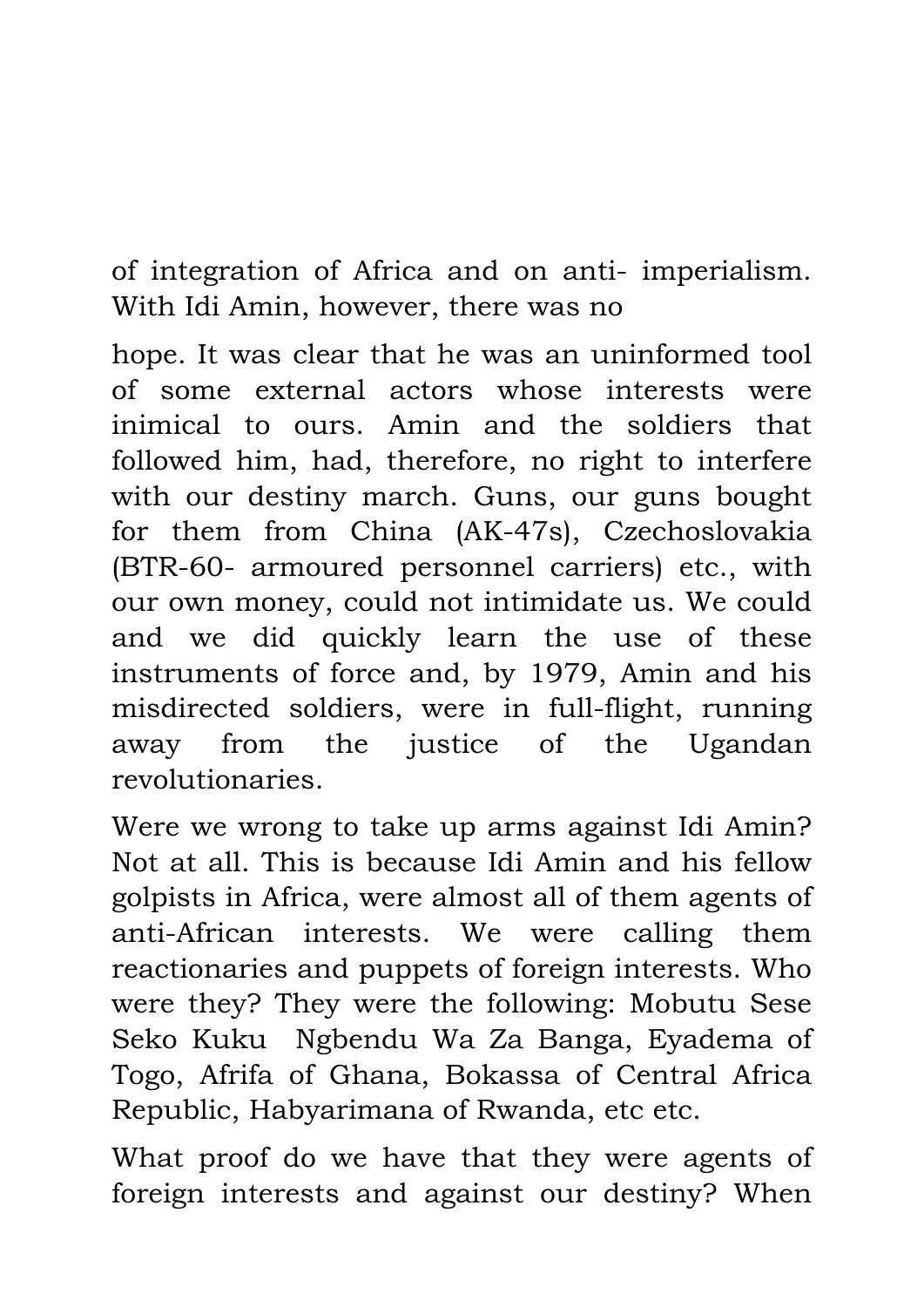Afrifa overthrew Mzee Nkrumah, the latter had either proposed to or had actually sent a reconnaissance group to the Zambezi valley

(Zambia side) to participate in the confrontation against Ian Smith in Rhodesia (Zimbabwe).

I remember, that in one of his speeches, Afrifa actually cited this as one of the reasons of overthrowing Mzee Nkrumah. After that, Ghana withdrew completely from the anti-colonial struggle and yet, thitherto, she had been the pointsman in the anti-colonial struggle.

Fortunately, for Africa, we had a few far- sighted and courageous elders of ours that did not desert the frontline of resistance to colonialism and imperialism. These were: Mwalimu Nyerere (Tanzania), Mzee Kaunda (Zambia), Mzee Seretse Khama (Botswana), Abdul Nasser (Egypt), Houari Boumediene (Algeria) and Mzee Sekou Toure (Guinnea-Conakry). With material supplies (weapons) and training from the socialist camp (the Soviet Union, China, Cuba etc.), they gave training camps and rear bases to the African freedom fighters from Mozambique, Angola, Zimbabwe, Namibia, South Africa and Guinea-Bissau. By 1974, the African Armies had defeated the Portuguese Army in Africa ( a total of almost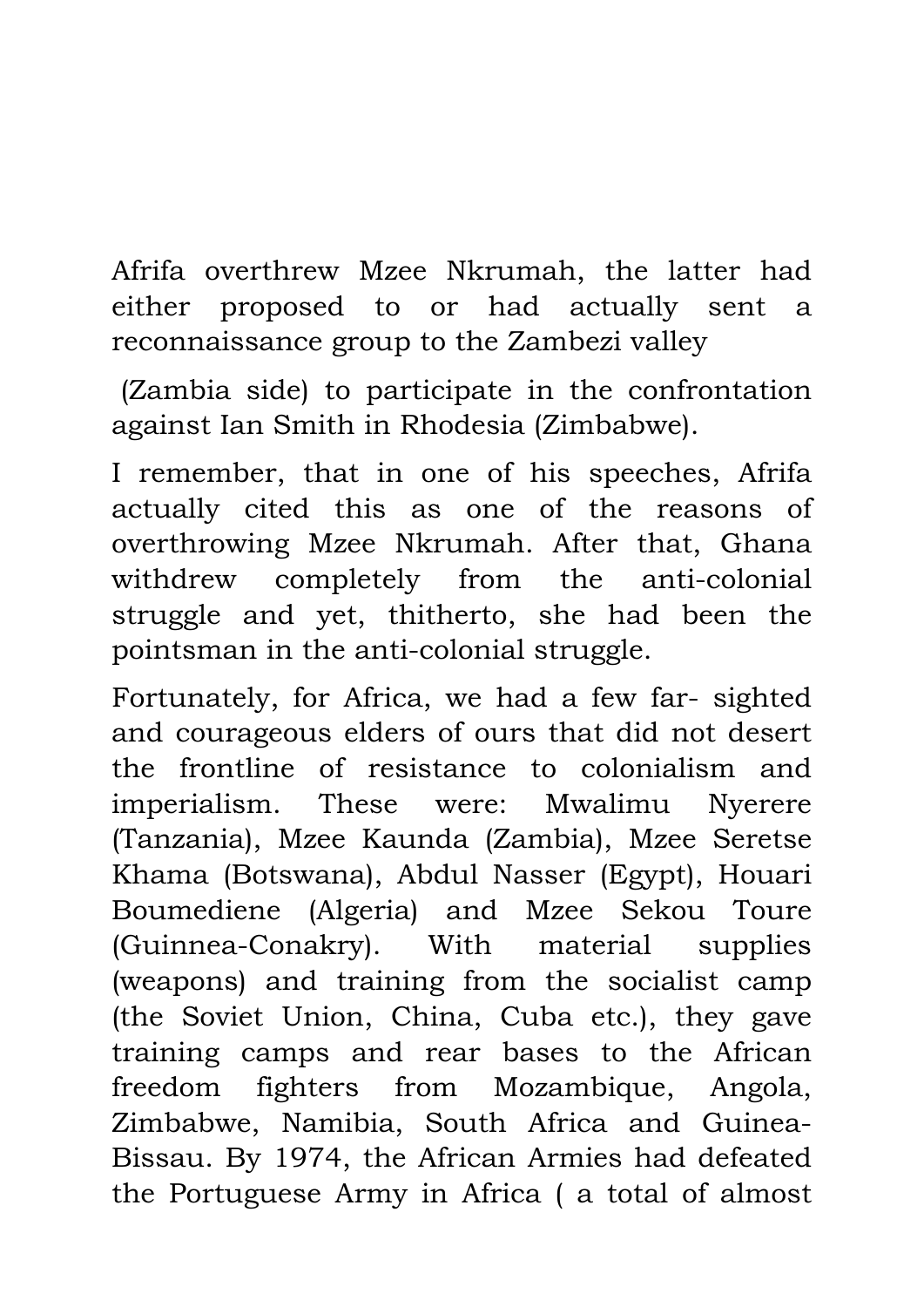200,000 soldiers); by 1980, the regime of Ian Smith, that had declared that it would sit on top of the Africans for another 1000 years, was defeated. In 1986,Uganda's leadership came into our hands and we also made our humble contribution. Eversince 1975, the number of the frontline states had grown from the original 3 (Tanzania, Zambia and Botswana) to the then six (adding Mozambique, Zimbabwe and Angola). Later, Namibia (1990), joined the frontline states. By 1994, South Africa was liberated. All this was the work of the African freedom fighters, supported by other anti- colonial forces in the World.

The question to ask is: "What would have happened if the Afrifa – Amin - Mobutu line of collaboration with imperialism at the expense of African interests, had succeeded?" In the article, I have talked of only the African Countries where there was fighting. There were, however, others that were not independent by the time the Afrifas betrayed us in Ghana. These were Sao-Tome and Principe, Equatoria Guinea, Djibouti, Seychelles. Swaziland, Lesotho, Western Sahara etc. Definitely, in the countries where the fighting took place, the imperialists had no intention of accepting African empowerment, leadership, and democratic participation. Portugal used to say that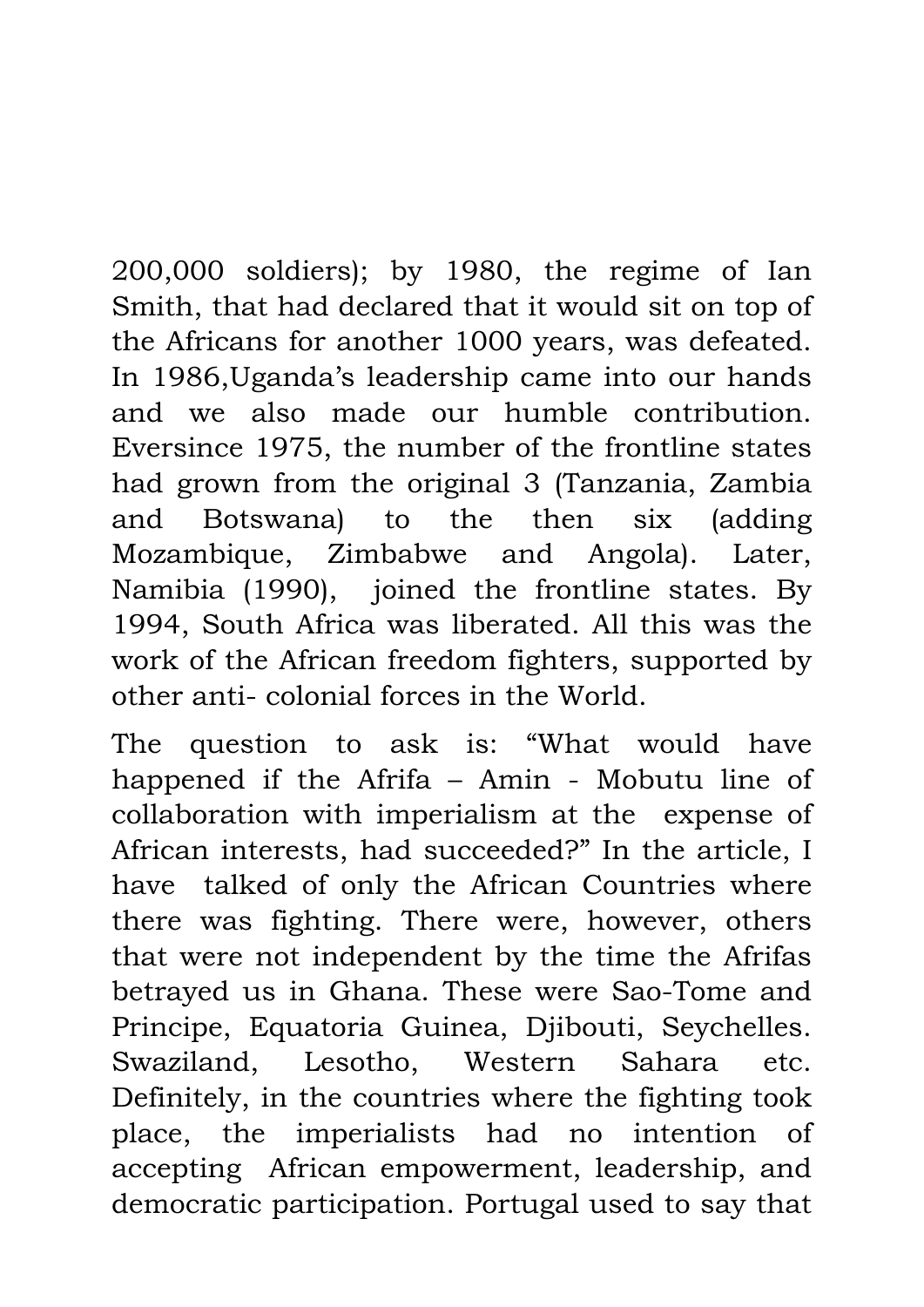their African colonies (Mozambique, Angola etc.) were not colonies. That they were "overseas provinces of Portugal"!! it was a titanic struggle in which our few elders, led as well.

Therefore, "the struggle between the two lines", as the Chinese used to say, the line of independence and the line of flunkeyism, has been crucial and decisive in Africa. The imperialists wanted to extirpate the independent thinking leaders in Africa, like they did with Lumumba, Nkrumah, Modibo Keita, etc. The Portuguese invaded Conakry on the 22nd of November 1970. Sekou Toure and the Guinean resistance, defeated them. Hence, Guinea of Sekou Toure, remained a reliable rear- base for the PAIGC (Partido Africano Independencia of Guinea and Cape-Verde). That is how Guinea-Bissau, led by the capable Amilcar Cabral, whom the traitors assassinated on the 20th of January 1973, struck one of the biggest blows to Portuguese colonialism, so much that the defeated Portuguese Commander there, General Spinola, when he went back to Portugal, led the "golpe" (coup) against the fascist "Professorio Doctorio" Marcello Caetano.

Another strategic defeat had been inflicted on the Portuguese in Cabo Delgado Province when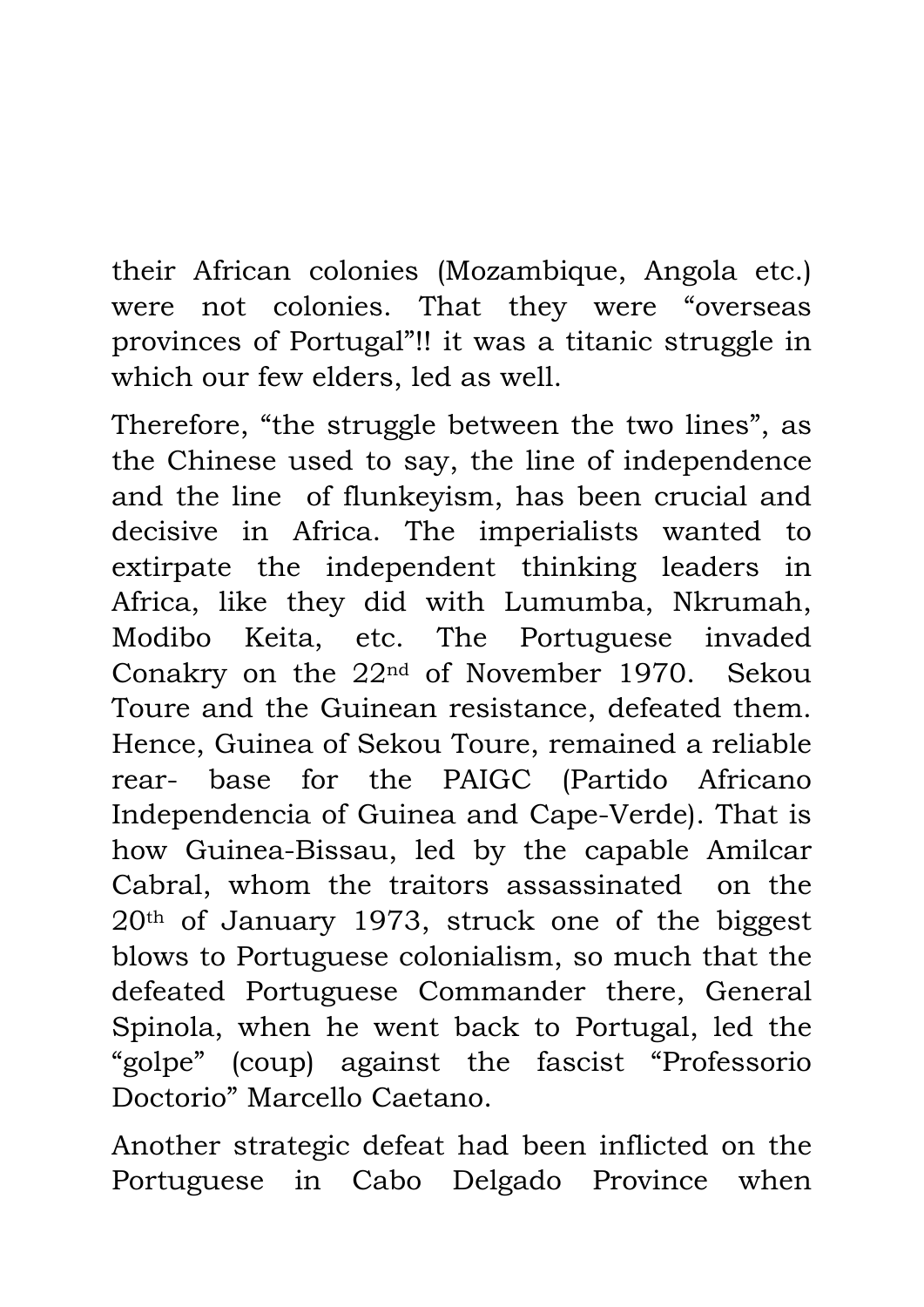comrade Samora Machel defeated General Kaulza D'Arriaga's "Operation Gordion Knot" , in 1971, where he had employed 35,000 soldiers in that offensive. The imperialists tried to overthrow Mwalimu Nyerere (the William Chacha Coup, the planting of bombs by South African Commandoes landed by sub-marines at, for instance, Selander bridge- 200meters from where I was staying at Sun and Sand hotel;);etc.

Therefore, when it comes to these new Coup detats in West Africa, we must ask three questions. The questions are:

- 1."What is the ideological stand of these Coup makers? Do they understand the 5 aims of the African freedom fighters that caused the formation of the ANC in 1912?
- 2.Whom are they overthrowing in terms of ideology and aims? Who is Alpha Conde, who is Keita, ideologically? Are they in the tradition of the African freedom fighters like Nkrumah, Nyerere, Sekou Toure etc?
- 3.What right do these Coup makers have when it comes to interfering with our destiny?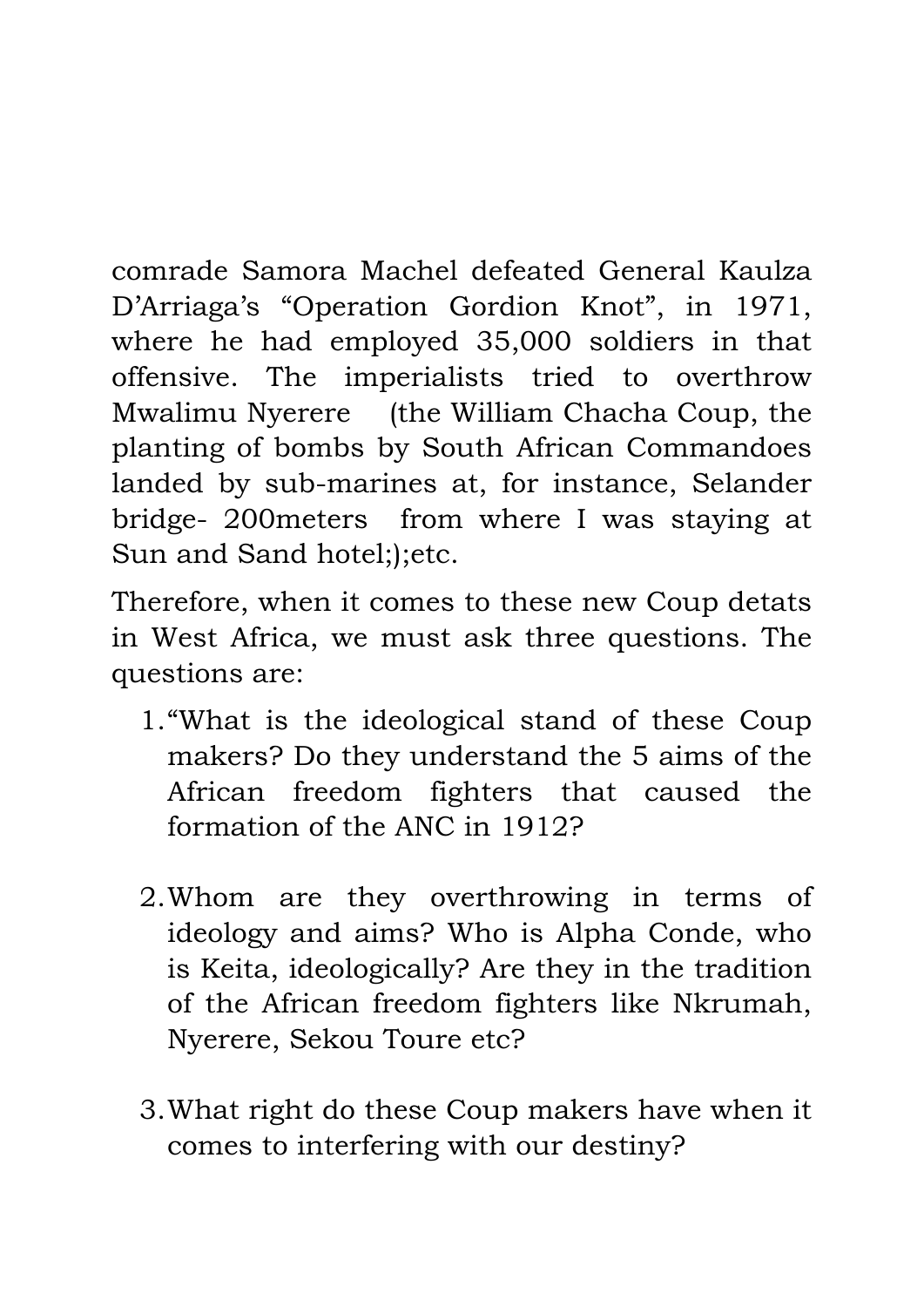I certainly do not know the ideological position of the Coup-makers. There are, however, clues that show that they may not be part of the freedom fighters. The African Union has made some positive steps in working for the realization of some of our 5 strategic aims. The OAU supported the decolonization of Africa by creating the committee of 9 that Co-ordinated the anti-colonial armed struggle. This committee was based in Dar-es-Salaam and was headed by George Magombe and, later, by General Hashim Mbiita (both of Tanzania).

Secondly, recently, they accepted and launched the CFTA (the Continental Free Trade Area)- one of the strategic aims of the African freedom fighters, to ensure our prosperity. It is this African Union that has outlawed Coups. Who, then, are you to make a Coup against the decision of the AU? Whose interest are you serving? Besides, I was amazed and amused by the arrogance of these people.

When summoning former Government Ministers etc, one of them said that if anybody summoned does not come, he/she will be regarded as having declared rebellion!! Really!!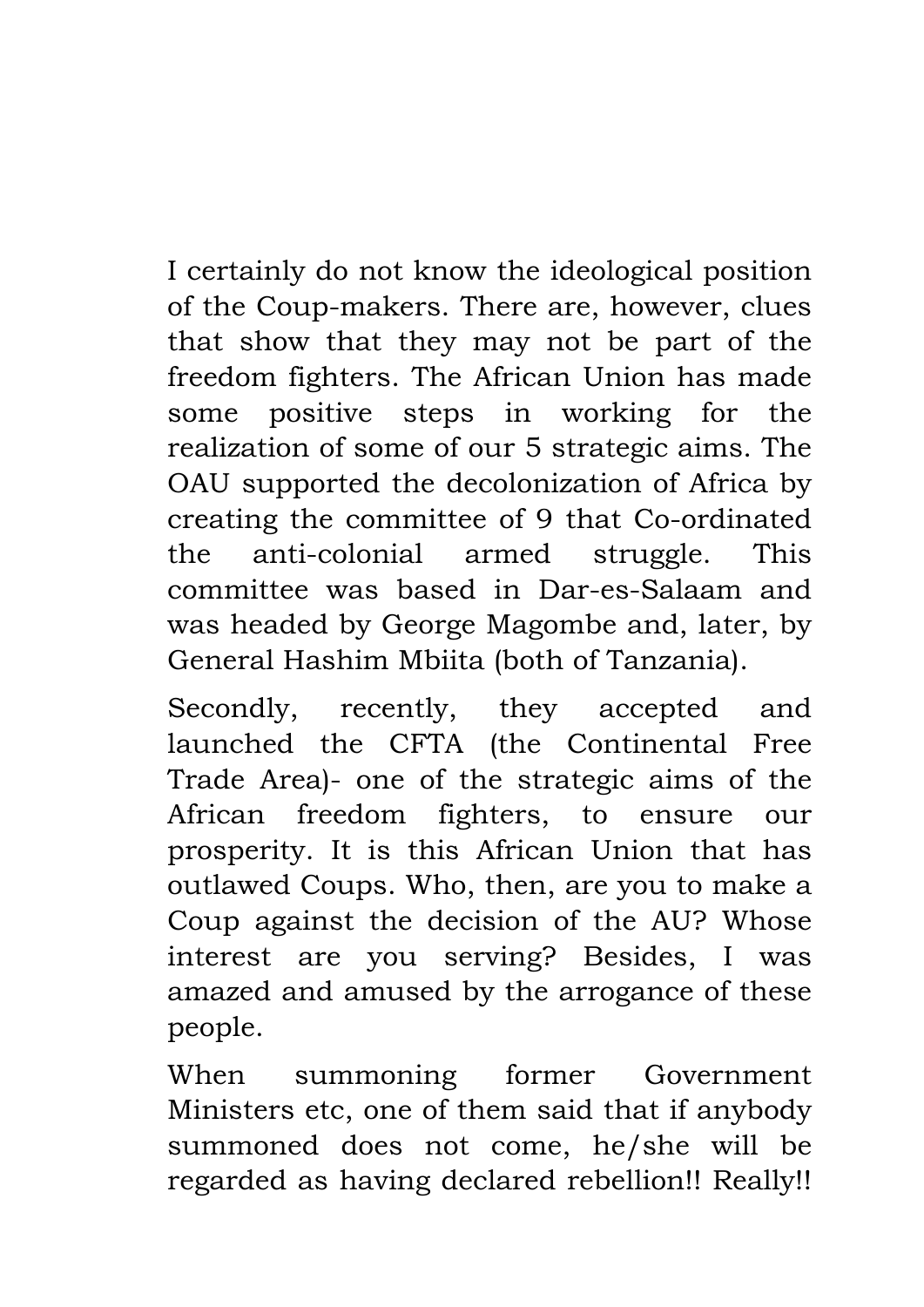Especially for the politicians, they have a right and even an obligation to say: "No" , to whatever they don't agree with. Saying "No", includes not attending meetings called. It is a peaceful way of showing one's unhappiness.

It is up to the organizer to come and see why I did not come to the called meeting so that, if he can, he addresses and cures the grievance.

To declare that peaceful abstaining from a meeting is rebellion, shows that you may be a fascist.

4.Who is Alpha Conde, Who is Keita of Mali, ideologically? Certainly, the few times I interacted with Professor Conde, he belongs to the tradition of African freedom fighters; he told me that he supported the federation of West Africa that would utilize the Mandingo, Fulani and other cross-border communities, to build such a political union, in addition to economic integration (ECOWAS, CFTA, COMESA etc.). Of course, we do not know much about the internal politics of Guinea. Nevertheless, even when you have other differences, it should not eclipse the big aims you share. This is what we always believe and do. Examples of this are plenty.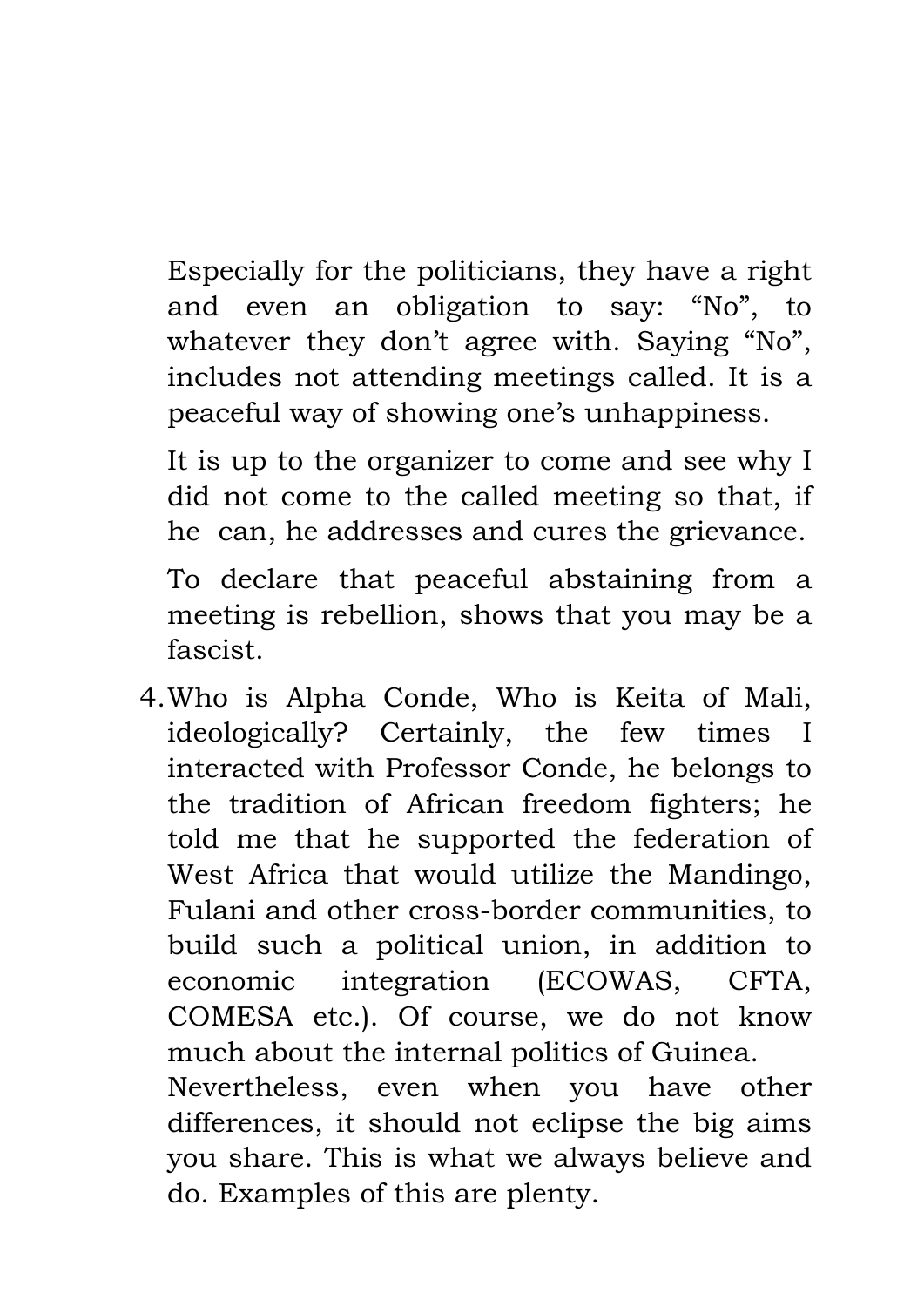5.Finally: "Do the coup-makers have a right to interfere with our destiny?"

The answer is a categorical "no"; it is good that the African Union accepted the minimum position of outlawing these coups. The freedom fighters, who themselves have not harmonized well among themselves, but must reject flunkeyism, should have no problem with leaders that do not share their views provided they are elected. Elections means one person, one vote, by secret ballot, at regular intervals. This is the minimum they all have set and it is a good one. If people who do not share our views win the elections, provided they do not engage in extra–judicial killings, we should accept their leadership and struggle against their wrong positions peacefully. The position of one person, one vote, by secret ballot, at regular intervals, is a good minimum position because it addresses the substance of democracy, which means the continuous and perpetual supremacy of the sovereignty of the people.

Nobody has a right to interfere with this.

Some of us, in the foot-steps of the freedom fighter elders, cannot contentedly accept that Africa becomes a Latin America in Africa. The struggle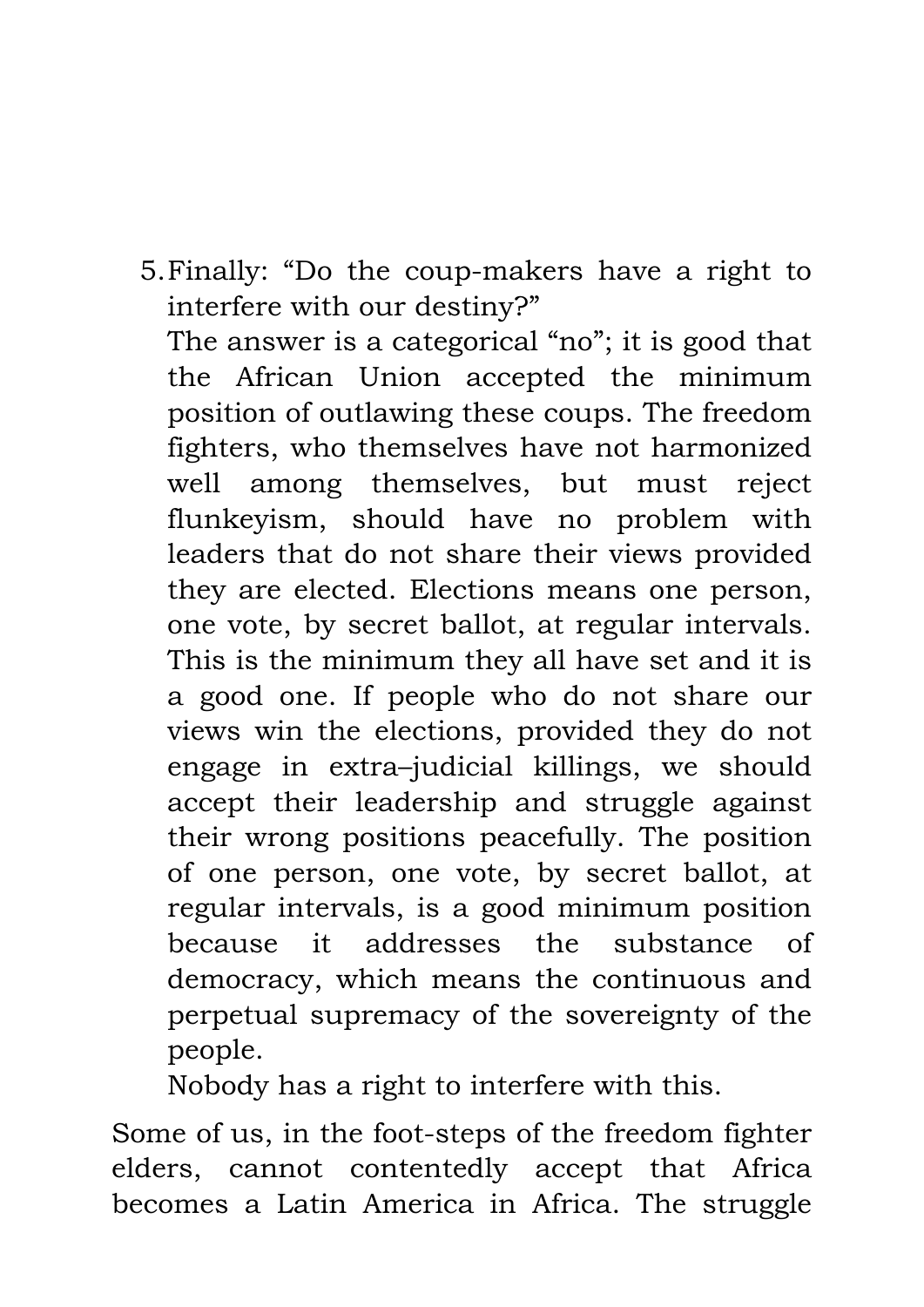led by the elders was: "for a free and United Africa"; not for "an unfree (neo-colonialism) and dispersed Africa."

The 5 strategic goals, had, each, a reason:

Decolonization to regain the freedom to decide for ourselves;

Patriotism to create strength in each country by uniting the people and opposing sectarianism (Umoja ni nguvu, Agali awamu g'galuma enyama);

Pan-Africanism to create more strength, cater for our prosperity through uniting the African markets for our producers of goods and services through economic integration and create strategic security through political integration;

Utilizing the support of the Socialist Countries as well as the anti-colonial forces in the West to strengthen ourselves after Independence even some of the right-wing actors in the West, started working with the freedom fighters, although quite often they relapse into their wrong attitudes of arrogance;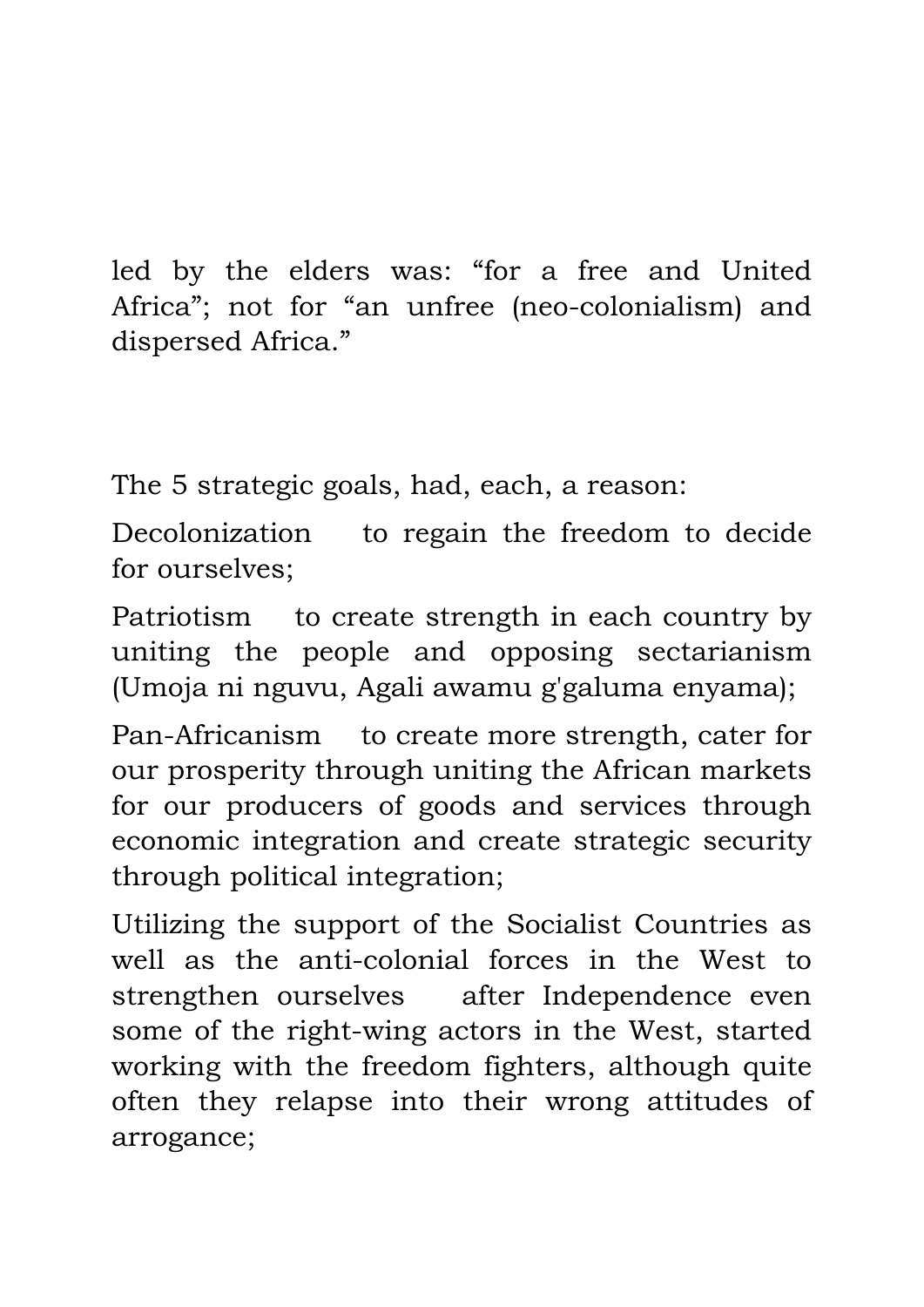And rejecting all attitudes of neo-colonialism; Uganda is strong today and on the verge of becoming a middle income Country, because we rejected flunkeyism-we resisted Idi Amin when he was being dined and wined in some capitals. The present chaos in many parts of Africa is on account of not fully implementing the goals of the elder-freedom fighters. That is why some of us cannot give up the struggle for these strategic goals.

In the last 60years, the only actors on the African scene that came through military Coups that stood with the freedom fighters at some point were: Marian Ngouabi in Congo-Brazzaville; General Obasanjo on the matter of Angola; Col. Mengistu on the issue of Zimbabwe (I think he trained some freedom fighters from there); and Col. Houari Boummedione of Algeria who trained freedom fighters from Mozambique and other countries that were still occupied.

Sometimes, in a number of cases, some Western leaders take the side of the African freedom fighters in some controversial arguments. I can remember of 1976 when H.E Jimmy Carter took our side in the matter of Angola when the South African Whites (the Boers) had invaded Angola to